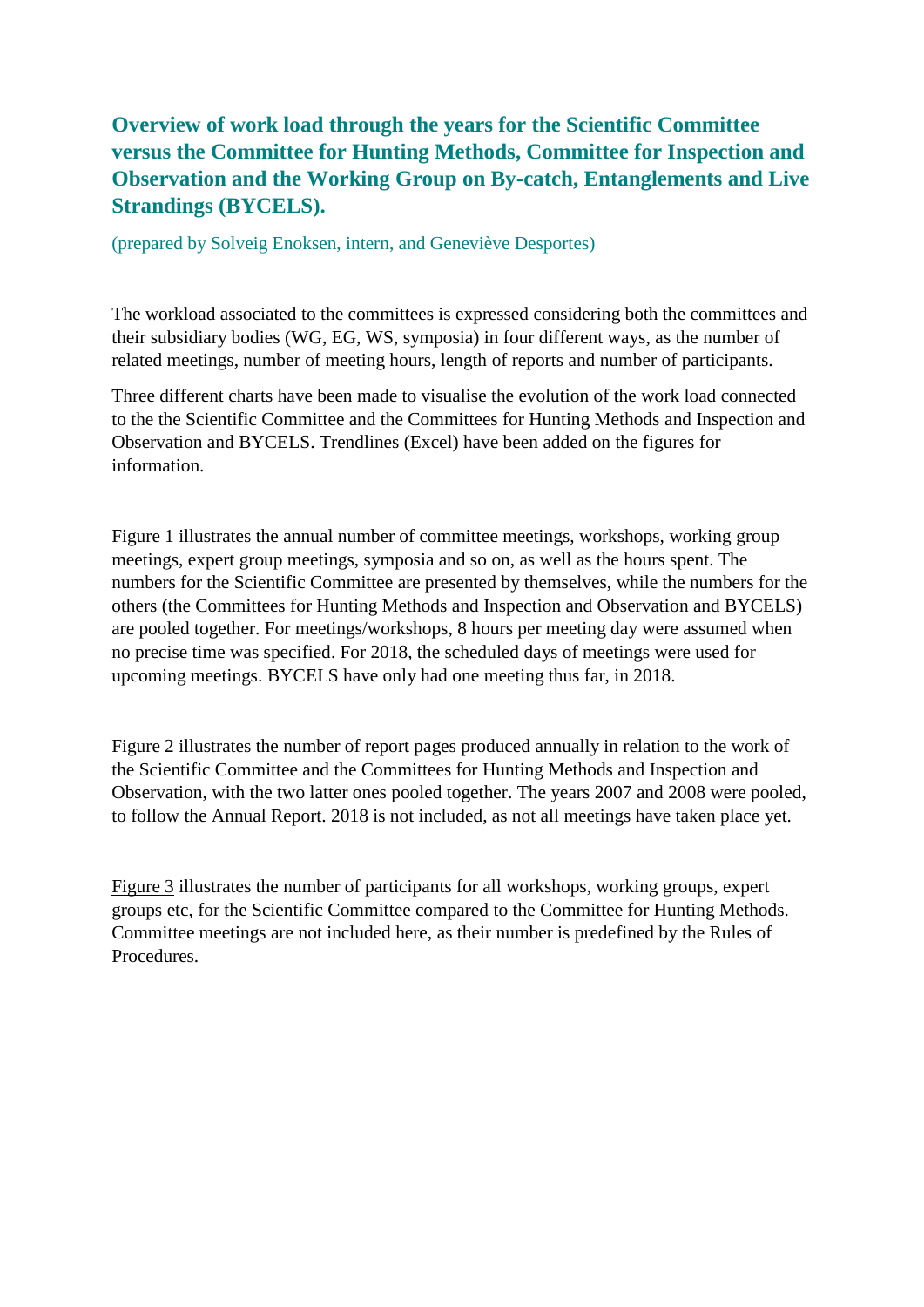

*Figure 1: The number of hours for committee meetings, workshops, working group meetings, expert group meetings, symposia etc and the total number of these for each year. The numbers for the Committees for Hunting Methods and Inspection and Observation and BYCELS are pooled together into "other number".*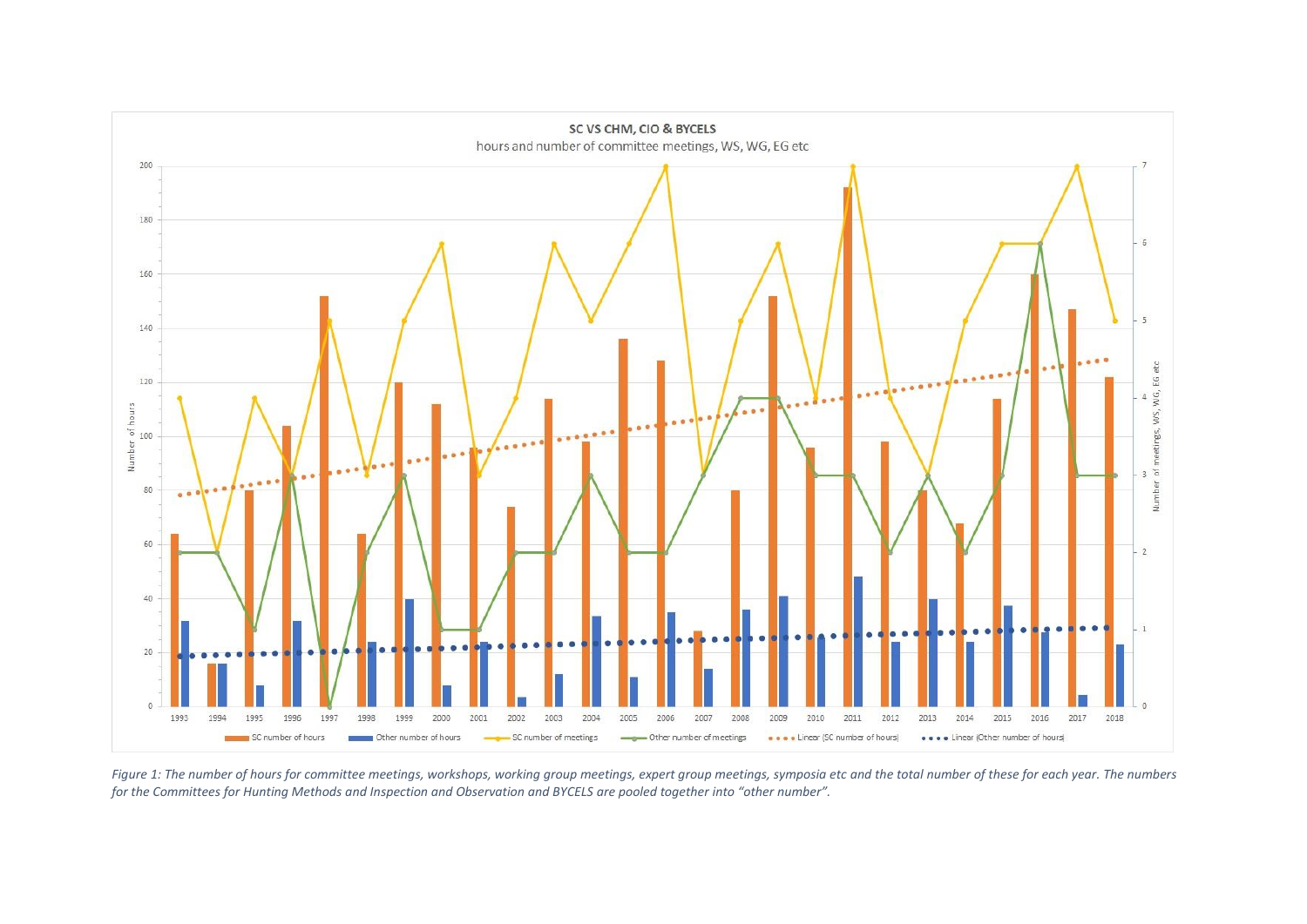

*Figure 2: The number of report pages written per year, for the Scientific Committee versus the pooled Committees for Hunting Methods and Inspection and Observations.*